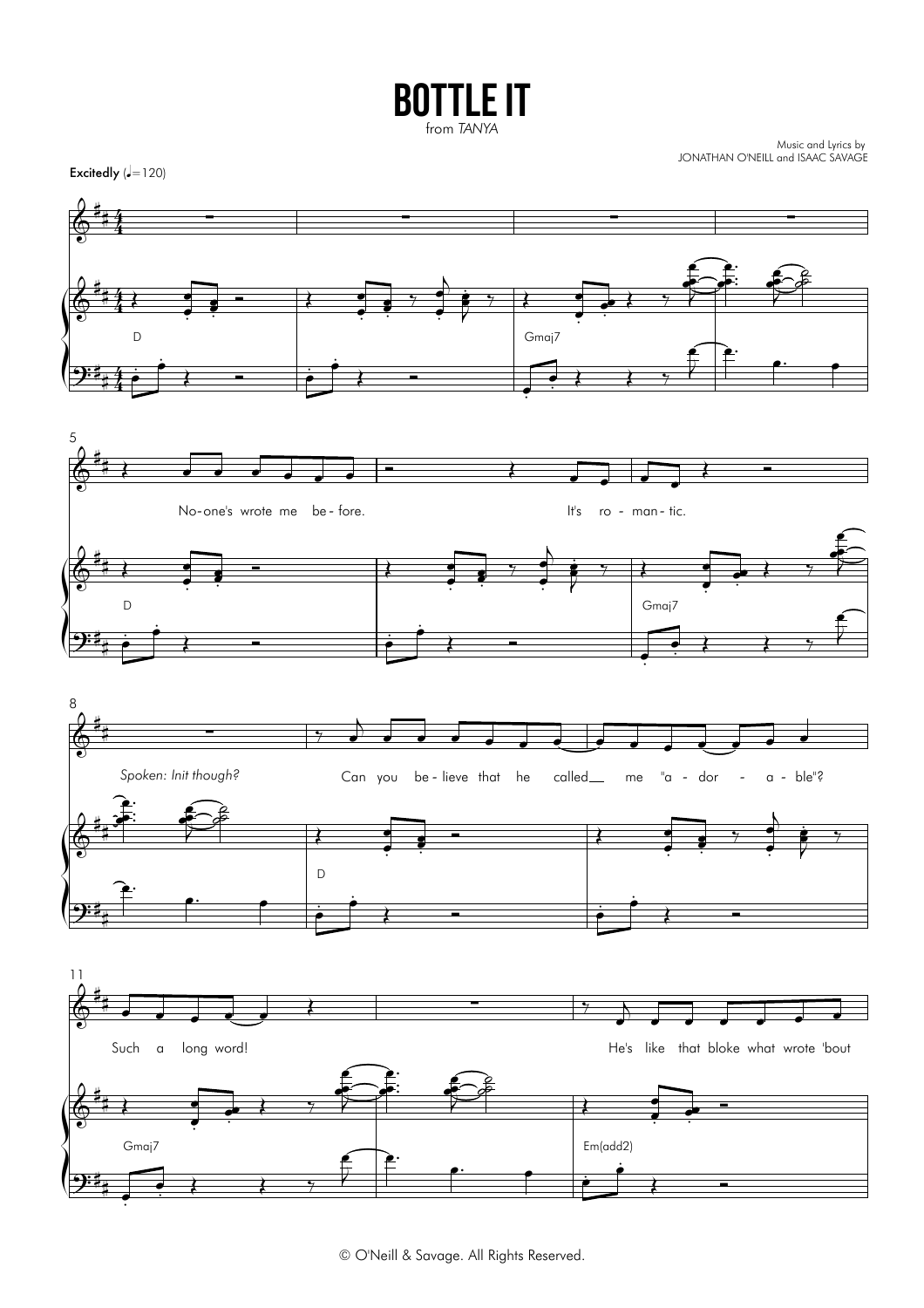







© O'Neill & Savage. All Rights Reserved.

 $\sqrt{2}$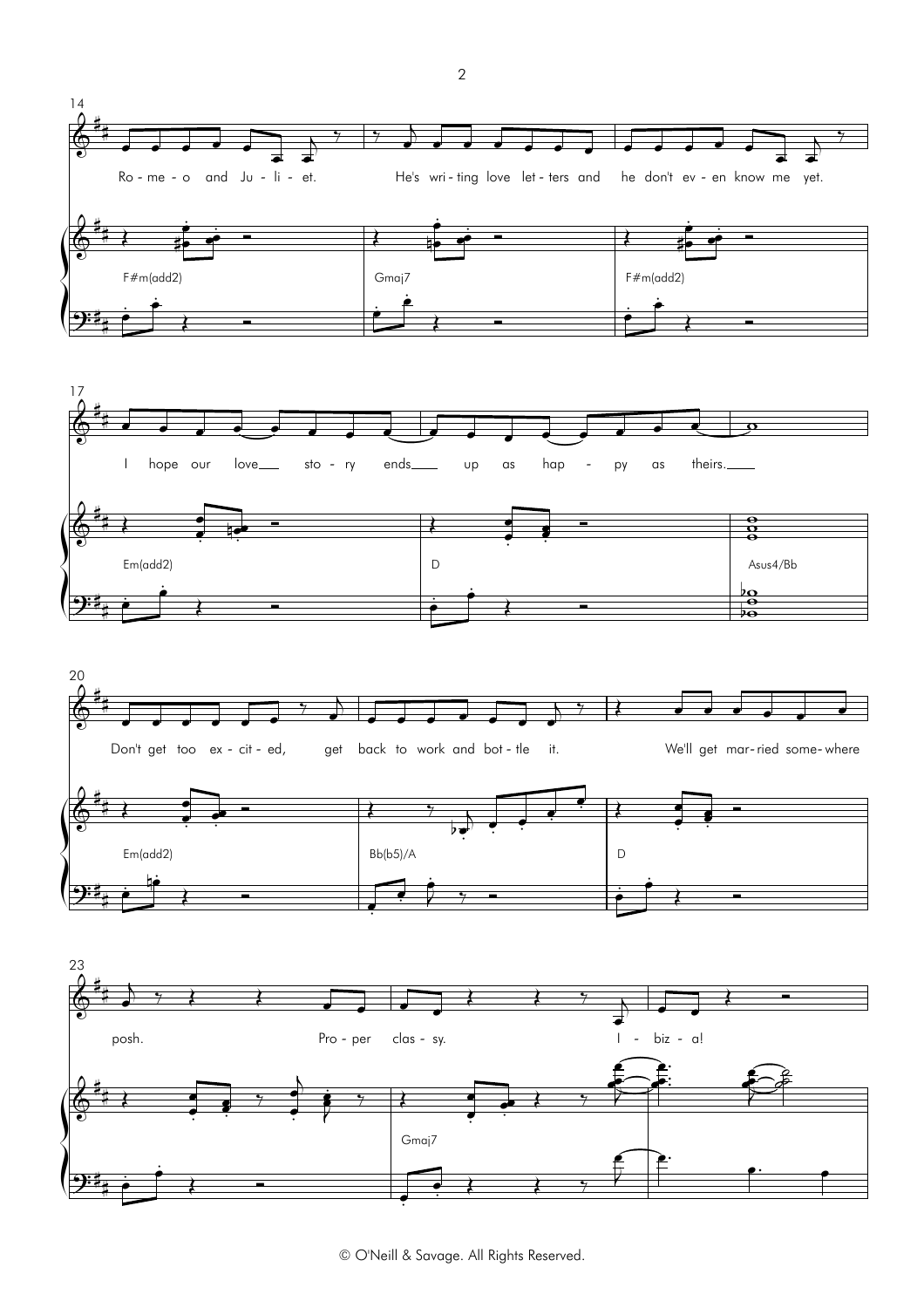